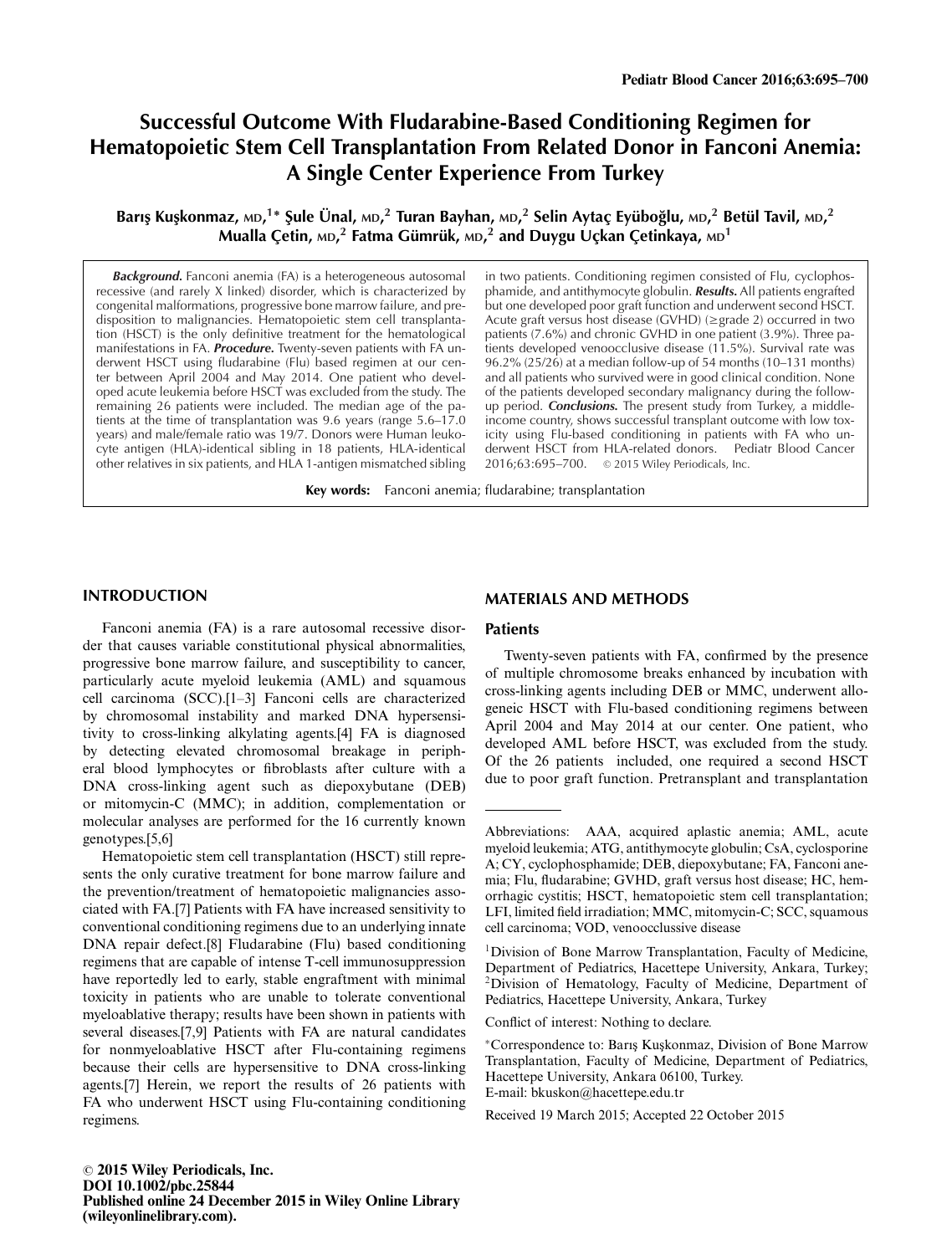#### **696 Ku¸skonmaz et al.**

**TABLE I. Pretransplant Characteristic of Patients**

| Number of patients                             | 26           |
|------------------------------------------------|--------------|
| Number of patients with $\geq$ 3 malformations | 14 (53.9%)   |
| Pretransplant treatment                        | $7(26.9\%)$  |
| Oxymethalone                                   | $4(15.4\%)$  |
| $Oxy$ methalone + corticosteroid               | $3(11.5\%)$  |
| The number of transfusions prior to HSCT       |              |
| $\leq 5$                                       | $17(65.4\%)$ |
| $5 - 20$                                       | $4(15.4\%)$  |
| >20                                            | $5(19.2\%)$  |
| Pretransplant complications                    |              |
| Cytogenetic abnormalities                      | $7(26.9\%)$  |
| Transiently abnormal liver function tests      | $5(19.2\%)$  |
| Pulmonary atelectasia                          | $1(3.9\%)$   |
| Pulmonary nodule                               | $1(3.9\%)$   |
| Decreased cardiac function                     | $1(3.9\%)$   |
| Immune hemolysis                               | $1(3.9\%)$   |

HSCT, hematopoietic stem cell transplantation.

characteristics of the patients are summarized in Tables I and II. The median age of the patients was 9.6 years (5.6–17.0 years) at the time of transplant; 19 of the patients (73.1%) were male. The median duration from diagnosis of FA to HSCT was 31 months (10–90 months).

The extent of malformations was assessed according to the number of anatomic sites or functional systems involved (including the head, limbs, kidneys, gastrointestinal tract, urogenital tract, cardiovascular system, central nervous system, and endocrinologic system), excluding skin abnormalities, which were observed in more than 90% of the patients. Each of the major anatomic or functional systems was considered one site. The patients were categorized as having either limited  $\approx$  3 sites) or extensive ( $\geq$ 3 sites) malformations.[10] According to this classification, 14 of our patients (53.9%) had extensive malformations.

Seven patients (26.9%) had cytogenetic abnormalities including add 6q, partial trisomy 1q, del 11q23, del q11qter, hypodiploidy, add 7q, and del 7q31. All patients received erythrocyte and/or platelet transfusions prior to HSCT. Seventeen patients received transfusions (7.5%) less than five times, four received transfusions between five and 20 times, and five patients received more than 20 transfusions prior to HSCT. Pre-HSCT oxymethalone treatment was used in seven (26.9%) cases (alone in four and with corticosteroids in three cases).

#### **Donor Characteristics and Sources of Stem Cells**

The median age of the donors was 15.5 years (0.8– 56.3 years); 15 of donors (57.7%) were males. All of the donors except one had positive Cytomegalovirus (CMV) serology. The donors were HLA-matched siblings in 18 cases, HLA-identical other relatives in six cases, and HLA 1 antigen mismatched siblings in two cases. Bone marrow was used as the source of stem cells in 18 patients, peripheral blood in seven patients, and combined bone marrow and cord blood in one patient. Twenty-one patients received unmanipulated stem cells, and five patients received CD34+ positively selected grafts. CD34+ cells were prepared using the CliniMacs one-step procedure (Miltenyi Biotech GmbH,

#### **TABLE II. Transplantation Characteristics of Patients**

| Median age                      | $9.6$ y $(5.6-17.0$ y)                                     |
|---------------------------------|------------------------------------------------------------|
| Gender (male/female)            | 19/7                                                       |
| Median time between             | $31 \text{ mo} (10 - 90 \text{ mo})$                       |
| diagnosis and HSCT              |                                                            |
| Donor characteristics           |                                                            |
| HLA-identical sibling           | 18 (69.2%)                                                 |
| HLA-identical other<br>relative | $6(23.1\%)$                                                |
| HLA 1-antigen                   | $2(7.7\%)$                                                 |
| mismatched sibling              |                                                            |
| Gender (donor/recipient)        |                                                            |
| M/M                             | 11 $(42.3\%)$                                              |
| F/M                             | $7(26.9\%)$                                                |
| F/F                             | $4(15.4\%)$                                                |
| M/F                             | $4(15.4\%)$                                                |
| Source of stem cells            |                                                            |
| Bone marrow                     | $18(69.2\%)$                                               |
| Peripheral blood                | $7(26.9\%)$                                                |
| Bone marrow $+$ cord<br>blood   | $1(3.9\%)$                                                 |
| Cell dose (CD34+<br>cells/kg)   | $4.8 \pm 7.0 \times 10^6$ (range: 0.8–34.7 $\times 10^6$ ) |
| $CD34+$ selection               | $5(19.2\%)$                                                |
| Conditioning regimen            | Fludarabine (35 mg/kg/day $\times$ 5 day)                  |
|                                 | Cyclophosohamide $(5-10 \text{ mg/kg/day} \times$          |
|                                 | 4 day)                                                     |
|                                 | ATG <sup>*</sup> (20-40 mg/kg for ATG                      |
|                                 | Fresenius, 5–10 mg/kg for                                  |
|                                 | thymoglobulin)                                             |
| GVHD prophylaxis                |                                                            |
| $CsA + MTX$                     | $20(76.9\%)$                                               |
| $\text{CsA}^{**}$               | $5(19.2\%)$                                                |
| $CsA +$                         | $1(3.9\%)$                                                 |
| methylprednisolone              |                                                            |

\*ATG Fresenius was used in 24 patients; thymoglobulin was used in two patients; \*\*CD34<sup>+</sup> selection was performed. y, year; mo, month; F, female; M, male; ATG, antithymocyte globuline; GVHD, graft versus host disease; CsA, cyclosporine A; MTX, methotrexate.

Bergisch-Gladbach, Germany). The source of the stem cells was peripheral blood in all patients who received CD34+ positively selected grafts. The mean CD34+ cell dose was  $4.8 \pm 7.0 \times$  $10^6$ /kg (0.8–34.7 × 10<sup>6</sup>/kg).

# **Conditioning Regimen and Graft Versus Host Disease Prophylaxis**

All patients received conditioning regimens including Flu  $(35 \text{ mg/m}^2/\text{day}$  for 5 days), cyclophosphamide (CY, 5-10 mg/kg/day for 4 days), and antithymocyte globulin (ATG; total dose of 20–40 mg/kg for ATG Fresenius, 5–10 mg/kg for thymoglobulin). Different types of ATG were used depending on the availability of ATG types in our country. The dosage of CY and ATG varied depending on the donor characteristics and number of transfusions prior to HSCT. Of the 21 patients who received unmanipulated stem cells, 20 received cyclosporine A (CsA) and a short course of methotrexate (MTX) for graft versus host disease (GVHD) prophylaxis, administered at days  $+1$ ,  $+3$ , and  $+6$ , at a dose of 10 mg/m<sup>2</sup> in all patients except one, who underwent HSCT from his grandfather (in that case, the source of stem cells was peripheral blood and the patient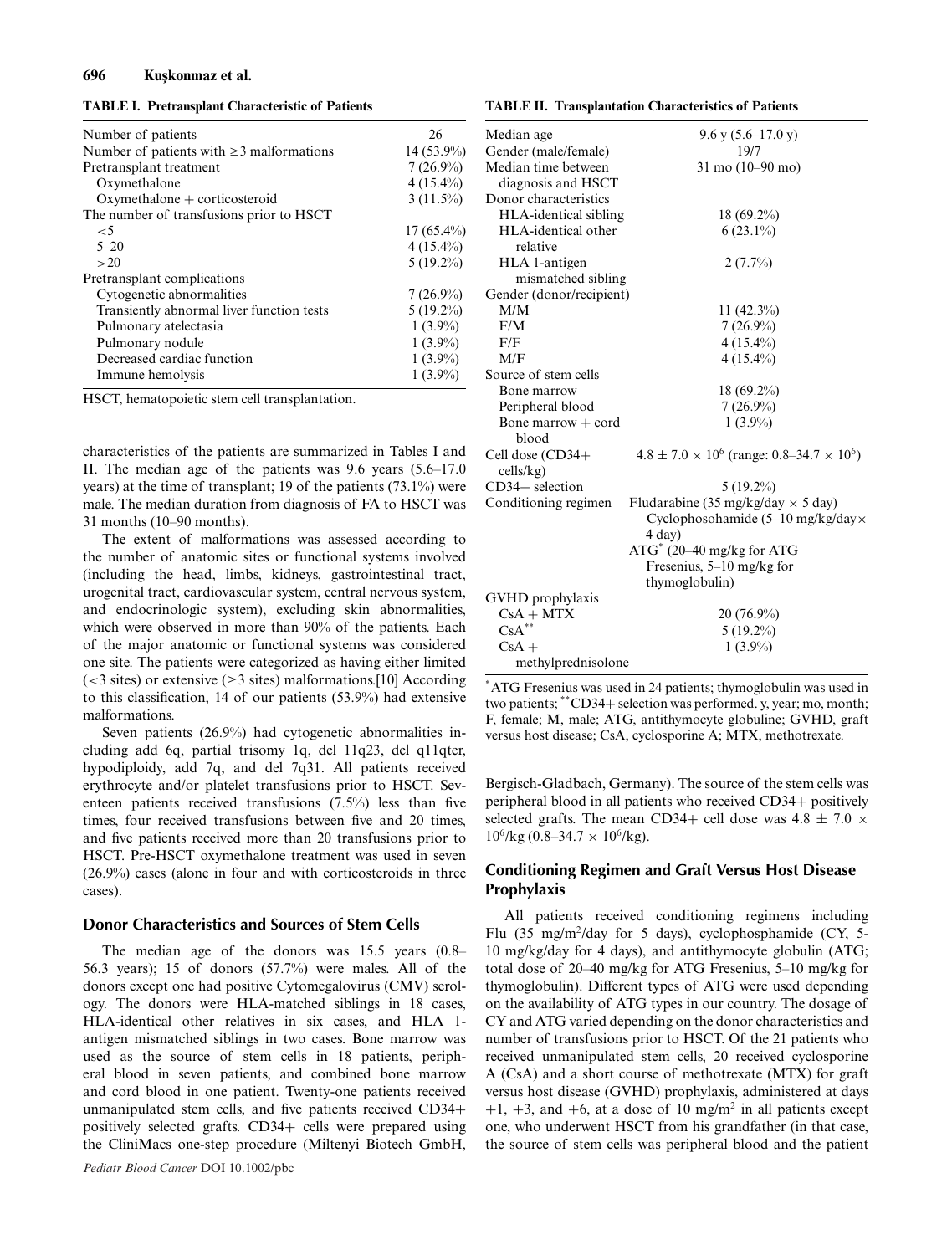received an additional dose of MTX at day +11). CsA and methylprednisolone were preferred for treating one patient. CsA was used for GVHD prophylaxis in the remaining five patients who received CD34+ positively selected grafts.

#### **Supportive Treatment**

All patients were hospitalized in single rooms with hepafilters throughout HSCT period. Patients received acyclovir, fluconazole, and trimethoprim-sulfomethaxozole for prophylaxis against herpes simplex and varicella-zoster viruses, fungal infection, and infection with *Pneumocystis jiroveci,* respectively. CMV infection was routinely monitored using real-time PCR assays. Broad-spectrum antibiotic coverage was initiated at the first evidence of fever ( $T_{\text{max}} > 38$ °C). Intravenous immunoglobulin was administered weekly at a standard dose of 400 mg/kg from day  $-1$  to day  $+21$  and depending on IgG levels thereafter. Intravenous glutamine, enoxaparin, ursodeoxycholic acid, and vitamin E were given for venoocclussive disease (VOD) prophylaxis.

# **Definitions**

Neutrophil engraftment was defined as the first of three consecutive days with a neutrophil count above  $0.5 \times 10^9$ /l. Platelet engraftment was defined as a platelet count higher than 20  $\times$  $10<sup>9</sup>/l$  with no transfusion requirements for at least 7 days. The absence of hematopoietic recovery at day 60 and autologous hematopoietic reconstruction were considered engraftment failure. Complete chimerism was defined as the presence of  $\geq 95\%$ donor cells; mixed chimerism was defined as the presence of 10–95% donor cells in peripheral blood. Acute and chronic GVHD were diagnosed and graded according to the Seattle criteria.[11,12] Poor graft function was diagnosed in patients with two or three cytopenic lines (Hb  $< 10$  g/dl, neutrophil count  $\langle 1.0 \times 10^9/1$ , platelet count  $\langle 30 \times 10^9/1 \rangle$  for at least two consecutive weeks beyond day  $+14$ , with transfusion requirement, associated with hypoplastic–aplastic bone marrow, in the presence of complete donor chimerism and in the absence of severe GVHD and relapse.[13] VOD was diagnosed and staged according to the Seattle criteria.[14] Hemorrhagic cystitis (HC) was defined as painful hematuria with a negative urine culture for bacteria or fungus and without any other explanation, such as general bleeding diathesis or urinary tract catheterization for reasons other than HC, urinary calculi, or bladder neoplasms.[15] Organ toxicity was defined according to National Cancer Institute common toxicity criteria and mucositis according to published standards.[16]

# **Statistics**

Statistical analysis was performed using SPSS software, version 15.0. Descriptive statistics were generated as medians and ranges for continuous variables and proportions for categorical variables. The cumulative incidence of acute and chronic GVHD, probability of overall survival, and event-free survival were calculated using Kaplan–Meier analysis. We defined overall survival as the time from HSCT to death from any cause. Loss of engraftment was considered an event and surviving patients were censored at last follow-up.

#### **RESULTS**

**Engraftment and Chimerism.** Engraftment was achieved in all 26 patients. The mean days of neutrophil and platelet engraftments were  $14.5 \pm 2.9$  (9-19) and  $26.0 \pm 6.8$  (16-41), respectively. Nineteen (73.1%) of the 26 patients achieved full donor chimerism. Of the remaining seven patients, four (15.4%) achieved 90–95% donor chimerism and only three patients  $(11.5\%)$  had achieved  $\langle 90\%$  donor chimerism at last visit. After hematologic recovery with full donor chimerism, one patient who received a CD34+ positively selected graft developed poor graft function. This patient underwent a second HSCT. All patients except one with poor graft function had normal hematological values.

**GVHD.** Acute GVHD (grade 2) developed in two (cumulative incidence; 7.7%) patients. Both patients improved after the addition of methylprednisolone to ongoing CsA. One patient (cumulative incidence; 3.9%) developed mild chronic GVHD without preceding acute GVHD and was treated with CsA and short course methylprednisolone.

**Infectious Complications and Regimen-Related Toxicities.** Twenty-one patients (80.8%) had febrile episodes. CMV PCR positivity was shown in six patients (23.1%), bacteremia was detected in two patients (7.7%), and other infections were documented in two patients (7.7%; skin infection in one patient and herpes labialis in the other patient). VOD developed in three patients (11.5%), two with mild form and one with moderate form; all three patients recovered. Mucositis ( $\geq$  grade 3) was detected in 14 patients (53.9%) and resolved after neutrophil engraftment. Five patients (19.2%) developed HC. Hepatotoxicity ( $>$ grade 2) developed in seven patients (26.9%); six (23.1%) with grade 3 and one (3.9%) with grade 4 toxicity. Six patients developed renal toxicity; three had grade 1 toxicity (11.5%) and three had grade 2 (11.5%) toxicity.

**Outcome.** Twenty-five of the 26 (96.2%) patients are still alive. All surviving patients recovered with normal hematopoietic function and normal peripheral blood counts. The median time of follow-up was 54 months (10–131 months). One of the patients developed poor graft function with full donor chimerism. A second HSCT was performed 5 months after the first HSCT, but hematologic recovery was not observed and the patient died due to poor graft function and bacteremia 90 months after the first HSCT. None of the patients developed myelodysplastic syndrome, acute leukemia, or solid malignancy within the follow-up period. Five-year overall survival and event-free survival were calculated as 96%.

# **DISCUSSION**

Patients with FA are very sensitive to conventional conditioning protocols.[17] Both busulfan and CY used in classical conditioning regimens are alkylating agents and they put these patients at risk for increased HSCT-related toxicities. The use of high-dose CY and ionizing radiation for conditioning regimens for patients with FA frequently resulted in excessive organ toxicity and death in the early posttransplant period.[4] For this reason, reduced doses of CY and limited field irradiation (LFI) have been used widely as a standard conditioning regimen for patients with FA, with 5-year survival rates approaching 75% after HSCT from HLA-identical siblings.[18–20] Unfortunately, long-term follow-up studies have indicated that approximately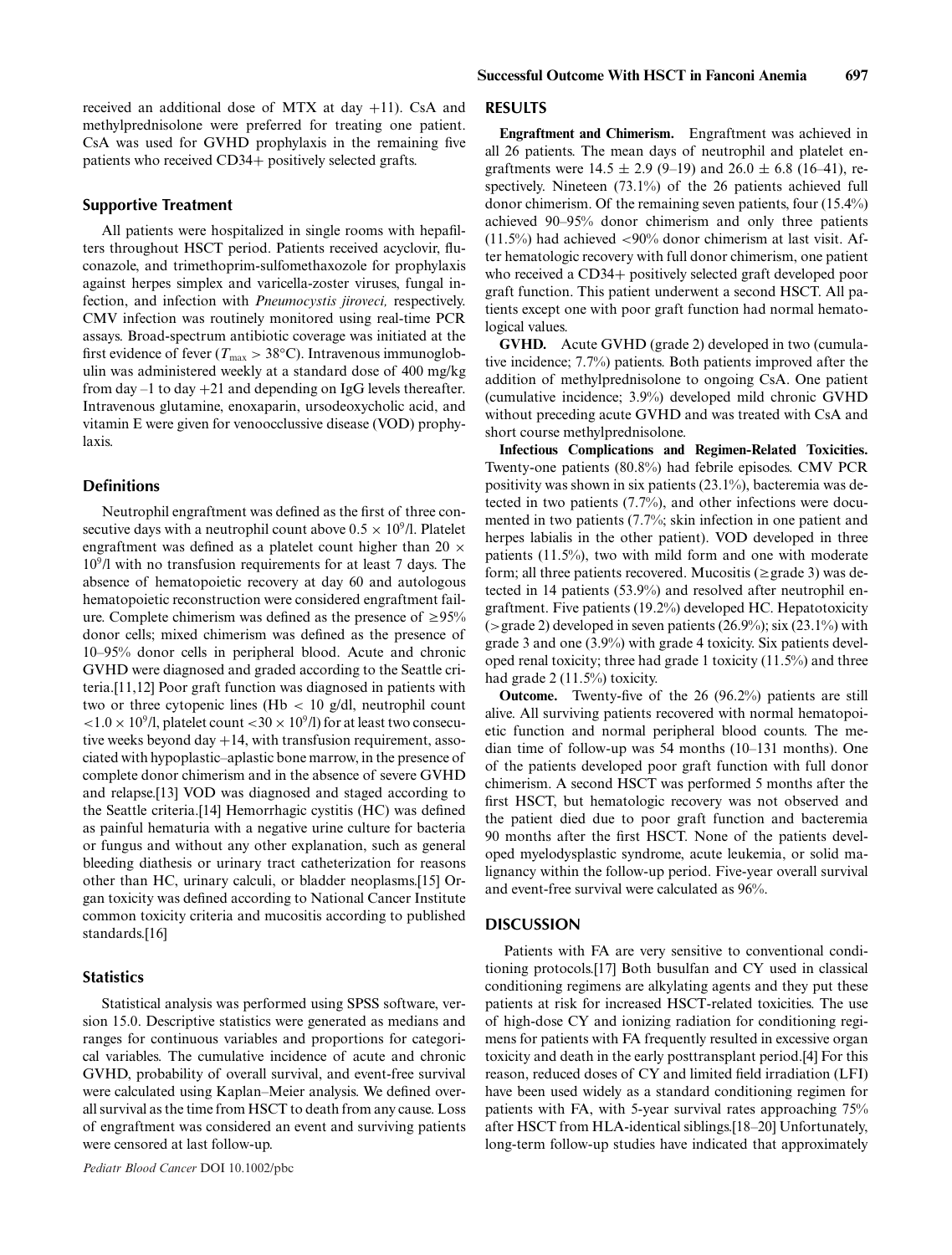40% of patients with FA develop a secondary malignancy subsequent to these protocols.[8] Additionally, these regimens have not been immunosuppressive enough to reduce graft rejection in patients who were heavily transfused.[21] For these reasons, several groups have investigated conditioning regimens that do not contain irradiation.[9,16,22–24] Elimination of radiation from the conditioning regimen may minimize the impact of HSCT on the risk of cancer and reduce the known effects of radiation on growth and development.[22] Various groups have attempted to eliminate the need for irradiation in the preparative regimens for patients with FA by using CY in doses ranging from 100 to 200 mg/kg with or without ATG.[25] Although engraftment rates were comparable to standard  $CY + LFI$  regimens, significant toxicity and markedly increased risk of death was observed in patients who received CY at doses  $\geq 100$  mg/kg.[25–28] These data indicate that there is a need for novel conditioning regimens for patients with FA to reduce the risk of toxicity, GVHD, and malignancy while achieving at least similar engraftment rates.[8]

Flu, a fluorinated purine antimetabolite that is not a crosslinking agent, is an attractive alternative.[25] Unlike DNA crosslinking agents, such as irradiation and CY, Flu does not affect the chromosomal integrity of the FA cell.[3] There has been a recent focus on reducing the toxicities of transplantation in patients with FA, and regimens incorporating Flu monophosphate have been the most successful in this regard.[29] Flu-based protocols have provided the double advantage of potent immunosuppression, which reduces the incidence of graft rejection, and minimal regimen-related toxicities.[21] It seemed that Flu-based protocols were particularly suitable for dramatically improving the outcome of patients with FA in need of HSCT.[17] The favorable effects of Flu in patients with FA has been described in reports from several centers.[9,30–34] A CIBMTR study also confirmed improved outcomes with the use of Flu-containing regimens.[3] Bitan et al. reported that no patients had major toxicities associated with a Flu-based conditioning regimen and that initial engraftment was seen in all patients, though one patient had a secondary graft rejection on day +50.[17] Locatelli et al. showed that the use of Flu improved neutrophil recovery, decreased 100-day transplant-related mortality, and improved 3-year adjusted overall survival rates (52% and 13% in patients who did and did not receive Flu, respectively).[7] Ertem et al. reported that in contrast to the busulfan-based regimens, patients who received Flu-based regimens had minimal toxicity and engrafted with stable and full donor chimerism.[8] Using a Flubased regimen, Tan et al. demonstrated consistent and prompt primary engraftment with minimal toxicity in their series of 11 patients, which included two patients with poor renal function at time of HSCT. Donor-sustained engraftment was achieved in all patients with sibling donors.[25]

A more recent retrospective, multicenter study by the European Society for Blood and Marrow Transplantation (EBMT) reported on the outcomes of 795 patients with FA who underwent HSCT; patients who were transplanted before 10 years of age were found to have lower risk for both chronic GVHD and secondary cancers and in turn, better-long term overall survival rates.[9] Additionally, the dramatic finding in this largest series of patients was that the use of Flubased conditioning regimens was associated with better engraftment, lower rates of acute GVHD, and ultimately better overall survival rates.[9] Our study is consistent with

these findings, as engraftment was achieved without major toxicity in all patients; additionally, all patients except one survived and achieved normal hematopoiesis and acceptably high donor chimerism.

Acute or chronic GVHD is one of the most important indicators of poor prognosis. Studies have demonstrated that GVHD itself increases the risk of SCC in addition to the predilection of patients with FA for malignancy.[35,36] The incidence of GVHD in our patients is low compared to the incidence of 50– 60% observed in patients who underwent HSCT with conditioning regimens that included CY or  $CY + irradiation$ . [37] Guardiola et al. evaluated the outcomes of FA and acquired aplastic anemia (AAA) patients after receiving irradiation plus CY as a conditioning regimen and found that patients with FA had a higher risk of acute GVHD (62%) than AAA (42%).[36] In a recent study of 94 patients with FA who underwent HSCT, the risks of both acute and chronic GVHD were found to be higher among patients who received irradiation compared to those who did not.[38] On the other hand, the retrospective EBMT study reported the general risk for grade 2–4 acute GVHD and chronic GVHD as 32% and 14%, respectively.[9] By using CsA in addition to a  $Flu + ATG$ -based regimen, Bitan et al. observed mild acute GVHD (grade II) in two of seven patients.[17] In their series, one patient developed limited de novo chronic GVHD.[17] George et al. reported that only two patients had acute GVHD (grade 2) and that chronic GVHD developed in one patient when using a Flu-based regimen.[21] Our results are consistent with these prior studies, as the incidence of GVHD decreased with Flu-based conditioning (acute GVHD in two patients, chronic GVHD in one patient). ATG remains in the circulation for several days, causing partial in vivo donor T-cell depletion (TCD) and possibly providing additional protection from GVHD.[32] Several studies have reported that ATG-containing conditioning regimens resulted in a major reduction in severe acute GVHD, leading to a dramatic decrease in early transplant-related morbidity and mortality in patients with FA who were transplanted from HLA-identical siblings.[39–41]

Mixed chimerism early after HSCT has been reported in approximately 14–44% of patients with FA who were transplanted from HLA-identical sibling donors using low dose CY + LFI.[18,42] Tan et al. reported that, excluding two patients who required a second HSCT, all other patients eventually achieved complete donor chimerism; additionally, the Flu  $+$  $CY + ATG$  preparative regimen was sufficient for donor sustained engraftment and an estimated 2-year survival rate of 100% in 11 patients.[25] In our study, 19 patients (73.1%) had full donor chimerism, four patients (15.4%) had donor chimerism between 90 and 95%, and only three patients (11.5%) had donor chimerism below 90%.

The EBMT has reported that mortality rates were higher in patients with three or more congenital abnormalities after unrelated donor HSCT.[10] Fourteen patients (53.9%) in our study had extensive malformations, and all patients survived except one, who had limited malformation. There is a high probability of survival after an HLA-matched sibling transplant; androgens are generally avoided when an HLA-matched sibling is available.[22] In our study, seven patients received androgens before transplantation and all of these patients survived. Higher mortality in patients receiving more than 20 pretransplant transfusions has previously been reported.[18,39] In the present study,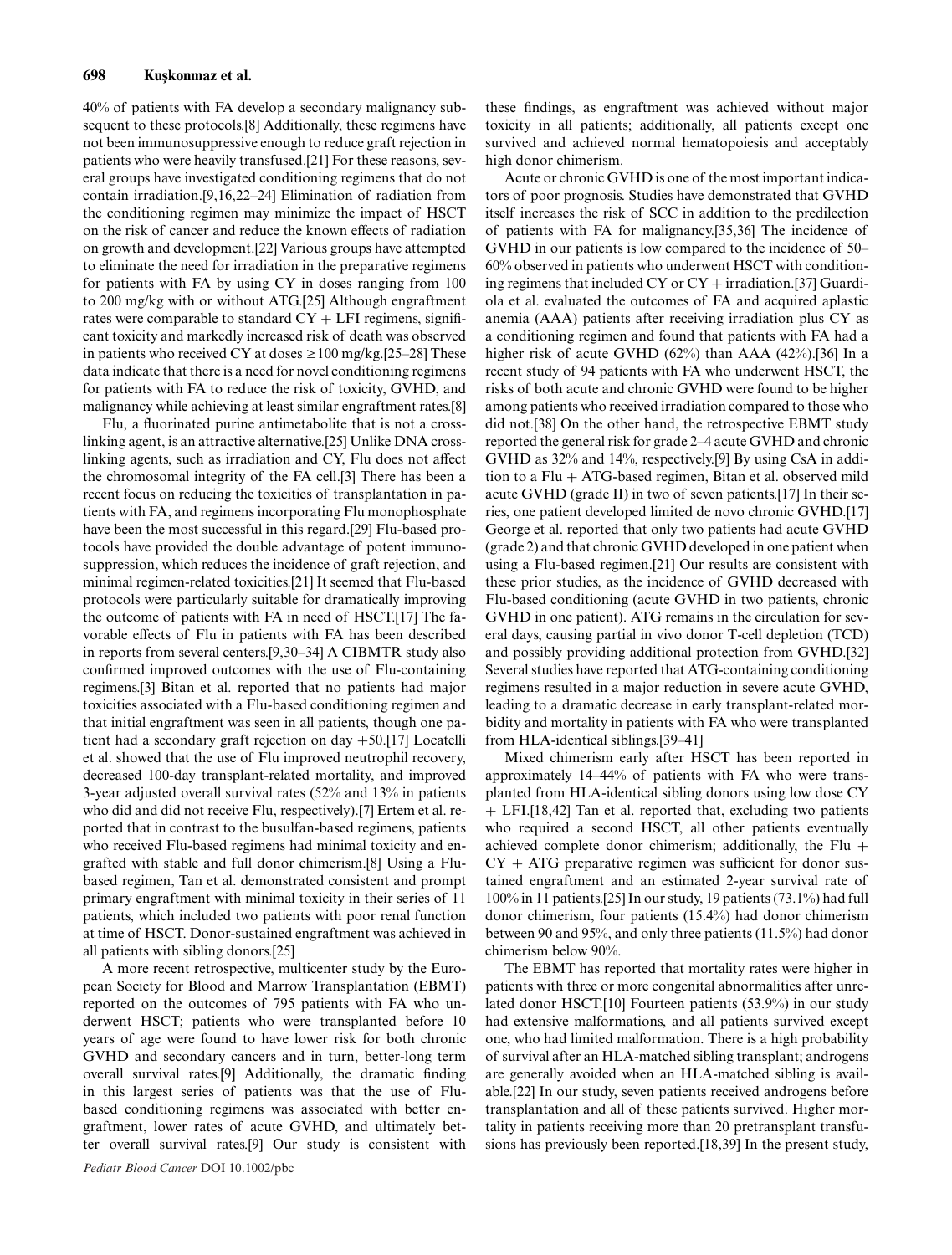ple transfusions of blood products nor previous androgen treatment seemed to affect engraftment in our patients.

In a recent study, the outcomes of patients with FA who underwent HSCT after developing acute leukemia or advanced myelodysplastic syndrome were discussed, and the use of chemotherapy prior to HSCT was found to have no additional impact on the final outcome of the patient, except for the patients with biallelic BRCA2 mutations.[43] None of our patients had overt leukemia, although seven (29%) had cytogenetics suggestive of myelodysplastic syndrome. None of the patients had advanced myelodysplastic syndrome based on WHO classifications.[43]

Current data show that, in cases of FA, HSCT from HLAidentical sibling donors is associated with an excellent outcome. An IBMTR study of 209 patients transplanted from HLA-matched siblings reported 3-year survival rates of 81% in patients  $\langle 10 \rangle$  years of age (n = 109) and 69% in older patients ( $n = 100$ ).[44] Another study from the CIBMTR, which evaluated 148 patients with FA who underwent HSCT from HLA-matched siblings, reported 5-year survival probability of 78% after irradiation-containing regimens and 81% after nonirradiation-containing regimens.[22] A 2013 EBMT study evaluating a subgroup of 211 patients with FA who underwent HSCT from HLA-identical siblings reported a 5-year survival rate of 76%.[9] Although survival rates improved with the addition of Flu to the conditioning regimen and TCD of the stem cell source, data from alternative donor HSCT studies suggest lower survival rates, ranging between 52 and 68%.[9, 45] In our study of 26 patients, 18 were transplanted from HLA-matched siblings, which we believe greatly contributed to the successful outcomes.

There are some restrictions to our study. First, we were not able to use complementation group analysis for the diagnosis of FA. Second, the observation time of surviving patients was too short to estimate the risk of developing secondary malignancies reliably.

In the present study, we achieved successful outcomes using Flu-based conditioning regimens in patients with FA undergoing HSCT. The novel aspect of this study is that these results were achieved in a middle-income country. We also showed very low complication rates, including acute and chronic GVHD and VOD. No patients developed secondary malignancy during the follow-up period, although a longer follow-up is required to confirm this evaluation.

### **ACKNOWLEDGMENT**

We are grateful to the nurses of Bone Marrow Transplantation Unit for their priceless efforts in care of our patients.

#### **REFERENCES**

- 1. Rosenberg PS, Greene MH, Alter BP. Cancer incidence in persons with Fanconi's anemia. Blood 2003;101:822–826.
- 2. Kutler DI, Singh B, Satagopan J, Batish SD, Berwick M, Giampietro PF, Hanenberg H, Auerbach AD. A 20-year perspective on the International Fanconi Anemia Registry (IFAR). Blood 2003;101:1249–1256.
- 3. Chaudhury S, Auerbach AD, Kernan NA, Small TN, Prockop SE, Scaradavou A, Heller G, Wolden S, O'Reilly RJ, Boulad F. Fludarabine-based cytoreductive regimen and T-cell-depleted grafts from

alternative donors for the treatment of high-risk patients with Fanconi anaemia. Br J Haematol 2008;140:644–655.

- 4. Sims AE, Spiteri E, Sims RJ 3rd, Arita AG, Lach FP, Landers T, Wurm M, Freund M, Neveling K, Hanenberg H, Auerbach AD, Huang TT. FANCI is a second monoubiquitinated member of the Fanconi anemia pathway. Nat Struct Mol Biol 2007;14:564–567.
- 5. Garaycoechea JI, Patel KJ. Why does the bone marrow fail in Fanconi anemia? Blood 2014;123:26– 34.
- 6. Auerbach AD, Rogatko A, Schroeder-Kurth TM. International Fanconi Anemia Registry: Relation of clinical symptoms to diepoxybutane sensitivity. Blood 1989;73:391–396.
- 7. Locatelli F, Zecca M, Pession A, Morreale G, Longoni D, Di Bartolomeo P, Porta F, Fagioli F, Nobili B, Bernardo ME, Messina C; Italian pediatric group. The outcome of children with Fanconi anemia given hematopoietic stem cell transplantation and the influence of fludarabine in the conditioning regimen: A report from the Italian pediatric group. Haematologica 2007;92:1381–1388.
- 8. Ertem M, Ileri T, Azik F, Uysal Z, Gozdasoglu S. Related donor hematopoietic stem cell transplantation for Fanconi anemia without radiation: A single center experience in Turkey. Pediatr Transplant 2009;13:88–95.
- 9. Peffault de Latour R, Porcher R, Dalle JH, Aljurf M, Korthof ET, Svahn J, Willemze R, Barrenetxea C, Mialou V, Soulier J, Ayas M, Oneto R, Bacigalupo A, Marsh JC, Peters C, Socie G, Dufour C; FA Committee of the Severe Aplastic Anemia Working Party; Pediatric Working Party of the European Group for Blood and Marrow Transplantation. Allogeneic hematopoietic stem cell transplantation in Fanconi anemia: The European Group for Blood and Marrow Transplantation experience. Blood 2013;122:4279–4286.
- 10. Guardiola P, Pasquini R, Dokal I, Ortega JJ, van Weel-Sipman M, Marsh JC, Ball SE, Locatelli F, Vermylen C, Skinner R, Ljungman P, Miniero R, Shaw PJ, Souillet G, Michallet M, Bekassy AN, Krivan G, Di Bartolomeo P, Heilmann C, Zanesco L, Cahn JY, Arcese W, Bacigalupo A, Gluckman E. Outcome of 69 allogeneic stem cell transplantation for Fanconi anemia using HLA matched unrelated donors: A study on behalf of the European group for blood and marrow transplantation. Blood 2000;95:422–429.
- 11. Glucksberg H, Storb R, Fefer A, Buckner CD, Neiman PE, Clift RA, Lerner KG, Thomas ED. Clinical manifestations of graft versus-host disease in human recipients of marrow from HLA-matched sibling donors. Transplantation 1974;18:295–304.
- 12. Storb R, Prentice RL, Sullivan KM, Shulman HM, Deeg HJ, Doney KC, Buckner CD, Clift RA, Witherspoon RP, Appelbaum FA, Sanders JE, Stewart PS, Thomas ED. Predictive factors in chronic graft versus-host disease in patients with aplastic anemia treated by bone marrow transplantation from HLA-identical siblings. Ann Intern Med 1983;98:461–466.
- 13. Larocca A, Piaggio G, Podestà M, Pitto A, Bruno B, Di Grazia C, Gualandi F, Occhini D, Raiola AM, Dominietto A, Bregante S, Lamparelli T, Tedone E, Oneto R, Frassoni F, Van Lint MT, Pogliani E, Bacigalupo A. Boost of CD34+-selected peripheral blood cells without further conditioning in patients with poor graft function following allogeneic stem cell transplantation. Haematologica 2006;91:935–940.
- 14. McDonald GB, Sharma P, Matthews DE, Shulman HM, Thomas ED. Venocclusive disease of the liver after bone marrow transplantation: Diagnosis, incidence, and predisposing factors. Hepatology 1984;4:116–122.
- 15. Tsuboi K, Kishi K, Ohmachi K, Yasuda Y, Shimizu T, Inoue H, Matsumoto M, Hattori K, Yoshiba F, Watanabe S, Ogawa Y, Kawada H, Yabe H, Yabe M, Kato S, Hotta T. Multivariate analysis of risk factors for hemorrhagic cystitis after hematopoietic stem cell transplantation. Bone Marrow Transplant 2003;32:903–907.
- 16. Zanis-Neto J, Flowers ME, Medeiros CR, Bitencourt MA, Bonfim CM, Setúbal DC, Funke V, Sanders J, Deeg HJ, Kiem HP, Martin P, Leisenring W, Storb R, Pasquini R. Low-dose cyclophos-phamide conditioning for haematopoietic cell transplantation from HLA-matched related donors n patients with Fanconi anemia. Br J Haematol 2005;130:99-106.
- 17. Bitan M, Or R, Shapira MY, Aker M, Resnick IB, Ackerstein A, Samuel S, Elad S, Slavin S. Fludarabine-based reduced intensity conditioning for stem cell transplantation of Fanconi anemia patients from fully matched related and unrelated donors. Biol Blood Marrow Transplant 2006;12:712–718.
- 18. Socié G, Devergie A, Girinski T, Piel G, Ribaud P, Esperou H, Parquet N, Maarek O, Noguera MH, Richard P, Brison O, Gluckman E. Transplantation for Fanconi's anaemia: Long-term follow up of fifty patients transplanted from a sibling donor after low-dose cyclophosphamide and thoraco-abdominal irradiation for conditioning. Br J Haematol 1998;103:249–255.
- 19. Zanis-Neto J, Ribeiro RC, Medeiros C, Andrade RJ, Ogasawara V, Hüsh M, Magdalena N, Friedrich ML, Bitencourt MA, Bonfim C. Bone marrow transplantation for patients with Fanconi anemia: A study of 24 cases from a single institution. Bone Marrow Transplant 1995;15:293–298.
- 20. Guardiola P, Socié G, Pasquini R, Dokal I, Ortega JJ, van Weel-Sipman M, Marsh J, Locatelli F, Souillet G, Cahn JY, Ljungman P, Miniero R, Shaw J, Vermylen C, Archimbaud E, Bekassy AN, Krivan G, Di Bartolomeo P, Bacigalupo A, Gluckman E. Allogeneic stem cell transplantation for Fanconi anemia. Severe Aplastic Anaemia Working Party of the EBMT and EUFAR. European Group for Blood and Marrow Transplantation. Bone Marrow Transplant 1998;21:24–27.
- 21. George B, Mathews V, Shaji RV, Srivastava V, Srivastava A, Chandy M. Fludarabine-based conditioning for allogeneic stem cell transplantation for multiply transfused patients with Fanco anemia. Bone Marrow Transplant 2005;35:341–343.
- 22. Pasquini R, Carreras J, Pasquini MC, Camitta BM, Fasth AL, Hale GA, Harris RE, Marsh JC, son AJ, Zhang MJ, Eapen M, Wagner JE. HLA-matched sibling hematopoietic stem cell transplantation for Fanconi anemia: Comparison of irradiation and nonirradiation containing conditioning regimens. Biol Blood Marrow Transplant 2008;14:1141–1147.
- 23. Gluckman E, Wagner JE. Hematopoietic stem cell transplantation in childhood inherited bone marrow failure syndrome. Bone Marrow Transplant 2008;41:127–132.
- 24. Bonfim CM, de Medeiros CR, Bitencourt MA, Zanis-Neto J, Funke VA, Setubal DC, Ruiz J, Sanders JE, Flowers ME, Kiem HP, Storb R, Pasquini R. HLA matched related donor hematopoietic cell transplantation in 43 patients with Fanconi anemia conditioned with 60 mg/kg of cyclophos-phamide. Biol Blood Marrow Transplant 2007;13:1455–1460.
- 25. Tan PL, Wagner JE, Auerbach AD, Defor TE, Slungaard A, Macmillan ML. Successful engraftment without radiation after fludarabine-based regimen in Fanconi anemia patients undergoing genotypically identical donor hematopoietic cell transplantation. Pediatr Blood Cancer 2006;46:630–636.
- 26. Dufour C, Rondelli R, Locatelli F, Miano M, Di Girolamo G, Bacigalupo A, Messina C, Porta F, Balduzzi A, Iorio AP, Buket E, Madon E, Pession A, Dini G, Di Bartolomeo P; Associazione Italiana di Ematologia ed Oncologia Pediatrica (AIEOP); Gruppo Italiano Trapianto di Midollo Osseo (GITMO). Stem cell transplantation from HLA-matched related donor for Fanconi's anaemia: A retrospective review of the multicentric Italian experience on behalf of AIEOP-GITMO. Br J Haematol 2001; 112:796–805.
- 27. Flowers ME, Zanis J, Pasquini R, Deeg HJ, Ribeiro R, Longton G, Medeiros CR, Doney K, Sanders J, Bryant J, Hansen J, Sullivan KM, Appelbaum F, Thomas ED, Storb R. Marrow transplantation for Fanconi anaemia: conditioning with reduced doses of cyclophosphamide without radiation. Br J Haematol 1996;92:699–706.